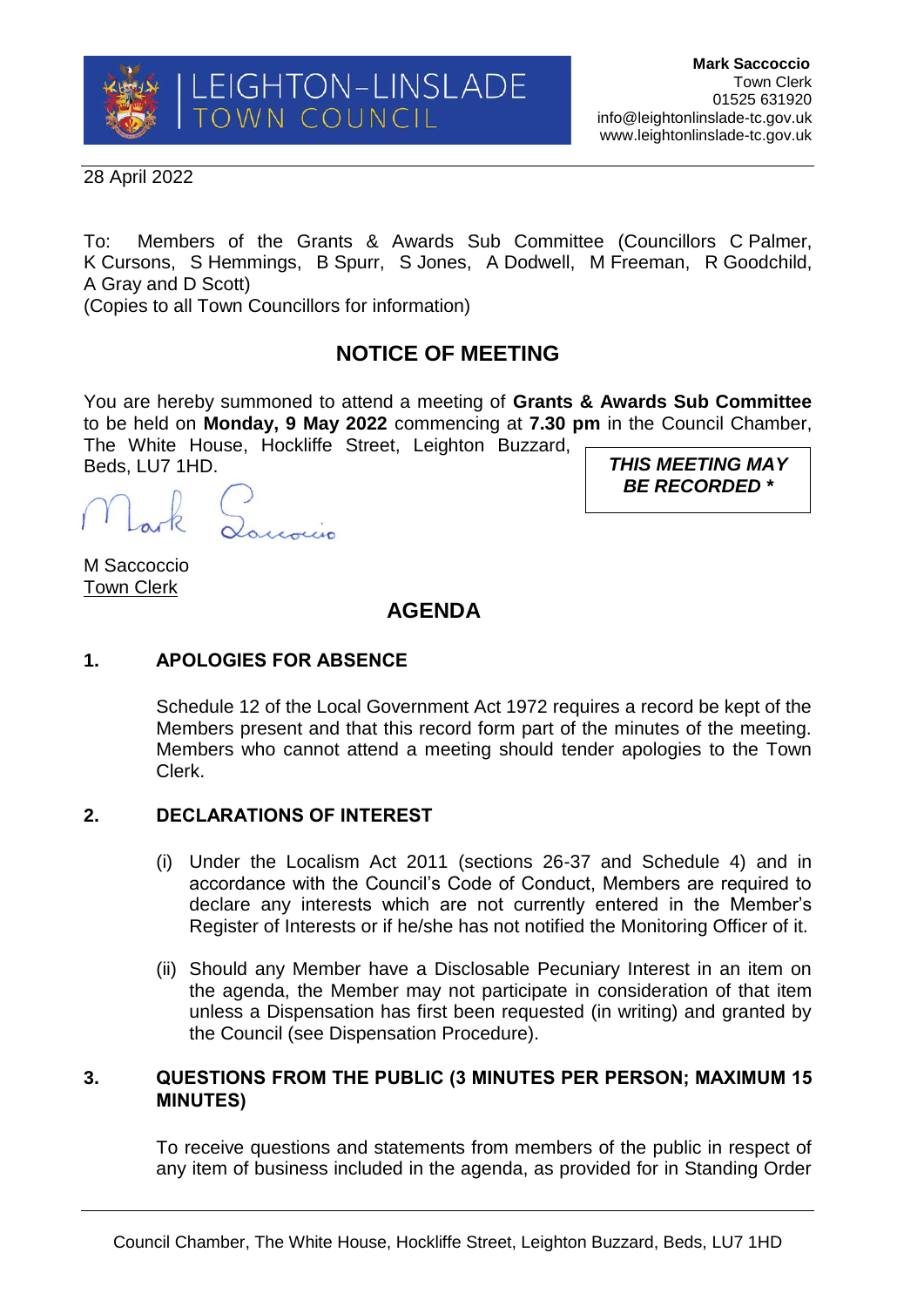No.s 3 (e) (f) (g) and 3(h).

### **4. MINUTES OF PREVIOUS MEETING** (Pages 1 - 4)

- (a) To receive and approve as a correct record the minutes of the Grants Sub-Committee meeting held on 21 February 2022 **(attached**), in accordance with Standing Order 12.
- (b) To receive any information updates arising from the minutes (if applicable).

### **5. GENERAL GRANT APPLICATIONS (1ST ROUND FOR 2022-2023)** (Pages 5 - 22)

(a) To note that the General Grant budget for the financial year 2022-2023 provides up to £9,000 of available funds (£1,000 of the total £10,000 budget having already been allocated at the meeting held 21 February 2022).

(b) To consider the deferred application from February 2022 for Body and Mind Martial Arts (verbal update).

(c) To consider 1st round applications for General Grants for 2022-2023 totalling £3,676.49 as per the attached schedule and summary, in accordance with the General Grant guidelines (copy attached).

#### **6. GUARANTEED GRANTS** (Pages 23 - 50)

- (a) To receive and note the reports received to date from Guaranteed Grant recipients in respect of funding provided in 2021-22 (information **attached;** further information may **follow**).
- (b) To note the budget allocation for Guaranteed Grants of £37,119 in 2022- 23 (this represents an increase for RPI of 4.9% from the previous year).
- (c) To authorise the release of 2022-23 grant funding to Guaranteed Grant recipients, subject to them having met the required criteria i.e. having provided a report and accounts for the previous year.

#### **7. LEIGHTON-LINSLADE MUSIC CENTRE/INSPIRING MUSIC** (Pages 51 - 62)

- (a) To receive and note the information provided at the Spring term monitoring meeting **(attached)** and to authorise the release of 2022-23 funding in the amount of £9,357 (this represents an increase for RPI of 4.9% from the previous year).
- (b) To receive and consider a verbal update on the Time Machine project funding previously provided to Inspiring Music (project delayed due to Covid).